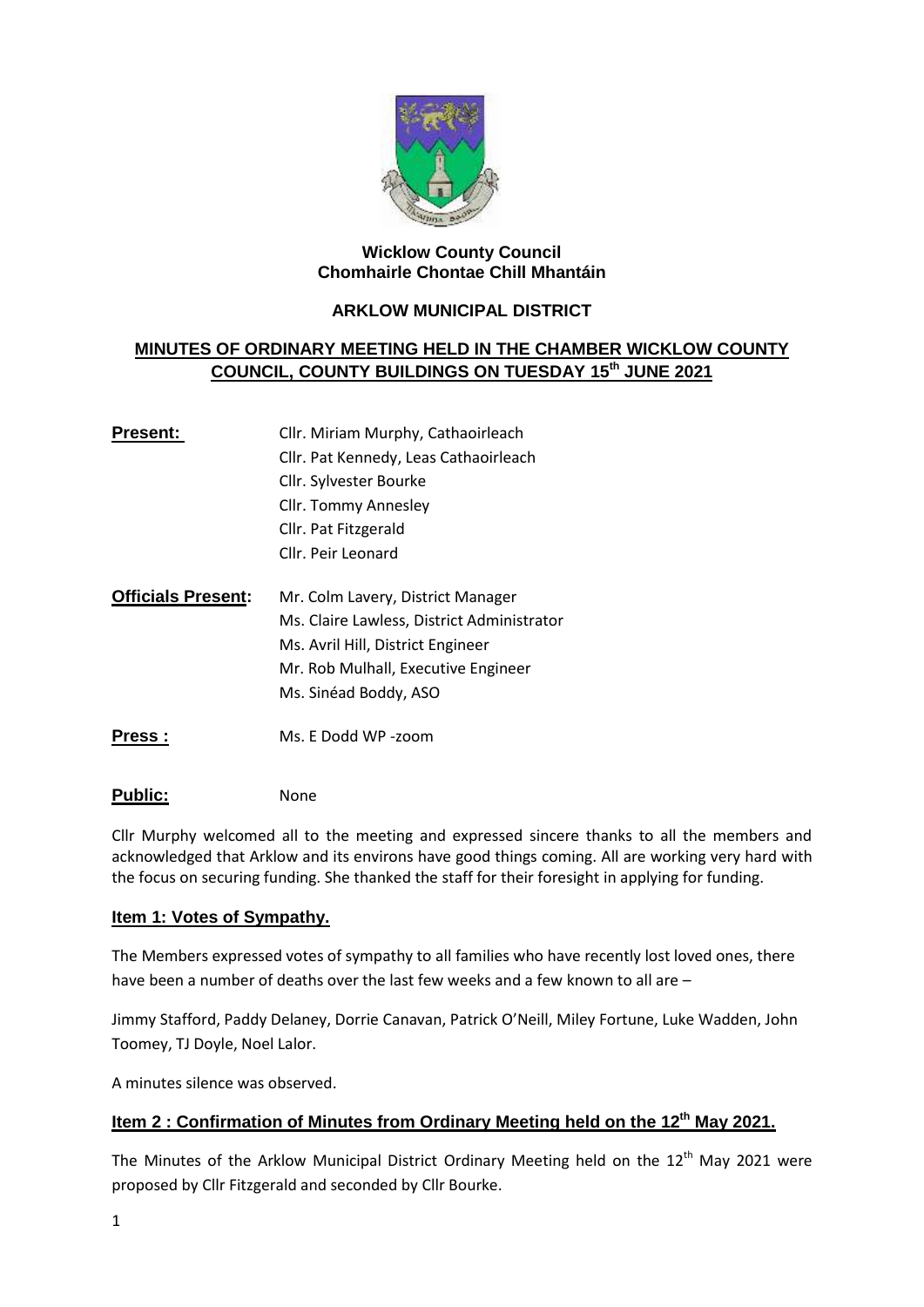# **Item 3 : Confirmation of the minutes from Special Meeting held on Monday the 14th June 2021.**

The Minutes of the Arklow Municipal District Special Meeting held on the  $14<sup>th</sup>$  June 2021 were proposed by Cllr Fitzgerald and seconded by Cllr Annesley.

## **Item 4 : Matters Arising.**

No matters arising.

## **Item 5 : District Engineers Report.**

#### *Roads Programme –*

Work has commenced on the 2021 roads programme, surface dressing started on 31<sup>st</sup> May 2021 on both Regional and Local Roads. All are at varying stages of completion with starts dependent on other works being completed.

## *Safety Improvement works –*

Installation of safety barriers has been completed on the Woodenbridge to Aughrim Road and at Avoca. LED warning sign lights are now in stock and AMD will liaise with the supplier and works can commence once the tender has been awarded. Two of the proposed SI works at the three schools are at design stage and one has the tender awarded.

#### *Former National Roads –*

The proposed rehabilitation project for the Wexford Rd Arklow is in preliminary design stage – AMD are engaging with consultants.

#### *Footpath Schemes –*

Works at Rathdrum are 90% complete – section to be infilled and awaiting an update from Eir in relation to the removal of a stay cable.

Tender has been awarded for the footpath works on the Vale Rd R747 – to be carried out by WCC.

## *NTA Schemes –*

The 2021 allocations have been confirmed – works to be led by WCC NTA team with input from AMD. All are progressing.

| <b>Project Code</b> | <b>Type</b> | <b>Project Name</b>                    |
|---------------------|-------------|----------------------------------------|
| WCC/11/0004         | <b>STMG</b> | Arklow - Woodenbridge - Shillelagh     |
| WCC/20/0003         | <b>STMG</b> | <b>Arklow Transport Study</b>          |
| WCC/21/0007         | <b>STMG</b> | Dublin Road to Wexford Road            |
| WCC/21/0009         | <b>STMG</b> | <b>Arklow Main St to Train Station</b> |
| WCC/21/0013         | <b>STMG</b> | Lower Main Street, Tinahask Road &     |
|                     |             | Dock Road to South Quay                |
| WCC/21/0024         | AT          | R747 Vale Road                         |
|                     | AT          | Rathdrum                               |

## *Other Road Projects –*

Savilles Cross Junction Pedestrian Crossing works are 90% complete – line marking. Ballinaclash Rathdrum Junction – near completion.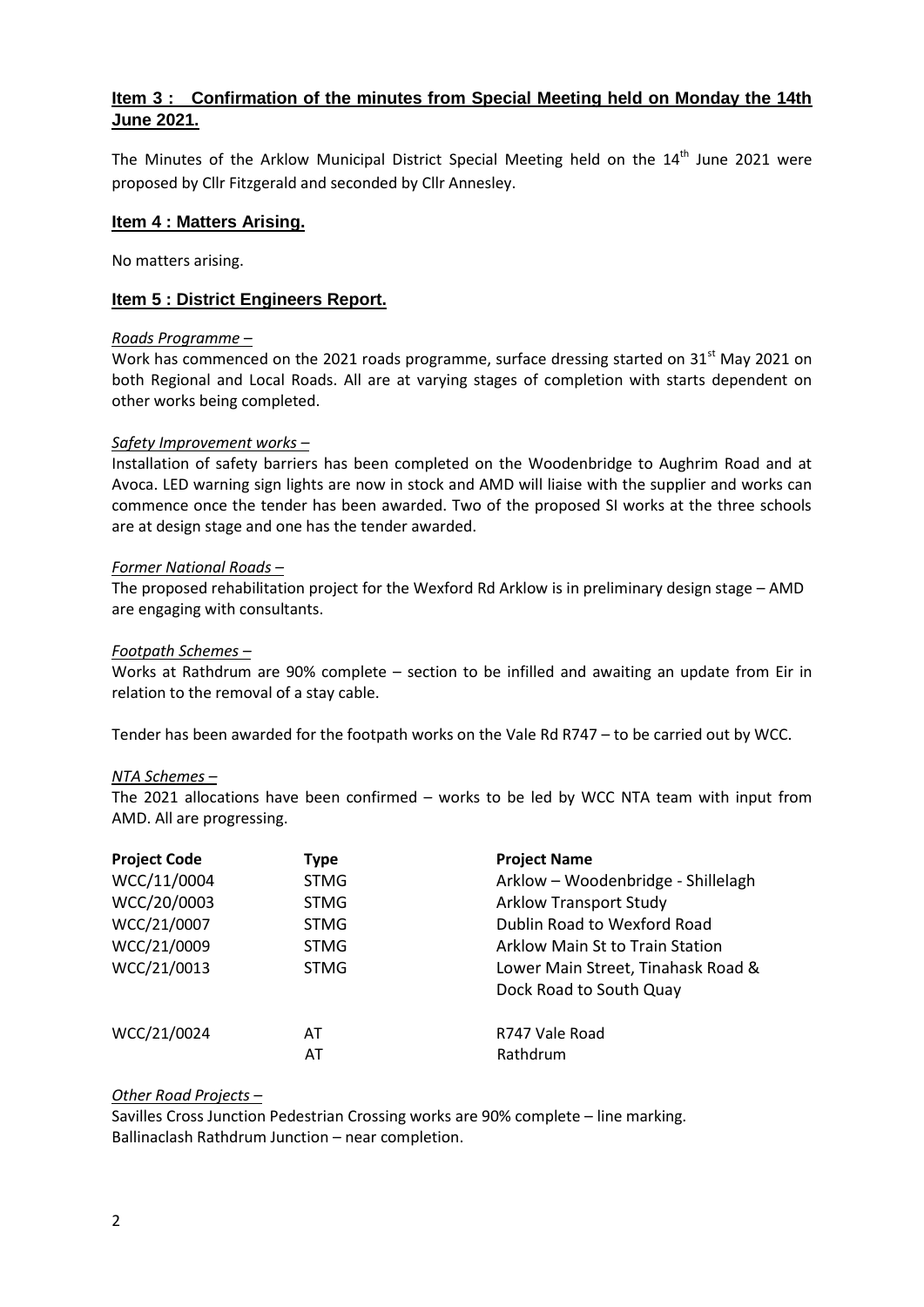## *Town and Village Renewal –*

Redcross : Tender awarded and works are due to begin in mid-June.

#### *Climate Adaptation Funding -*

€200,000 has been received as part of the Climate Adaptation Funding to complete the works on the L-6145, Garrymore to Ballincarrig. Works will involve improving drainage works and full overlay to replace severely damaged road.

#### *Local Improvement Scheme –*

There are 2 local improvement schemes being undertaken in the district in 2021. Kilahurler, Arklow – 630m of road Knockanree, Avoca – 220m of road

#### *Additional Outdoor Infrastructure –*

AMD have received funding for 2 schemes in the district Arklow - €65,000 – Plans as discussed at the last District meeting. Rathdrum - €50,000 – Complement the resurfacing and relining works to the Main Street and the square.

## *Housing Construction –*

#### *Delany Park Phase 2*

The site consists of 47 houses, structurally all houses are completed with doors & windows in place, all external ongoing, first fix M&E started, IW & ESB not connected to date, revised finishing programme indicates end of November 2021.

#### *Avondale Phase 2*

The site consists of 20 houses, currently out to tender as original successful contractor had to withdraw due to resourcing issues, new successful contractor should be on site no later than August 2021 with a completion date anticipated for August 2022.

## *Sheehan Court (Old Fire Station)*

The project consists of a terrace of 7 no., 2bed houses, and is now fully approved by the DHLGH. The project has commenced on site, and the completion date is expected to be in July 2022.

Comments –

Cllr Bourke complimented the engineers on their work and asked if the road lining works could be prompt on the Beech Rd., usually a delay after surfacing is finished. Avril Hill DE confirmed that AMD need to leave time after the dressing and will try to get it arranged promptly.

Cllr Fitzgerald and Cllr Leonard stated that a resident from Redcross has stated that he will not tolerate the installation of a footpath up to his house. Avril Hill DE replied that no correspondence/email had been received relaying his concerns. The scheme has been very carefully considered over the last two years and will improve the village with –

> Continuous footpaths Formalising parking on the street Traffic calming

All these issues were highlighted and improvements will greatly benefit the village. Rob Mulhall confirmed that the scheme had gone through the full Part 8 planning process and any issues highlighted were addressed. Colm Lavery DM re-iterated that the Part 8 process was followed and that the area concerned is a public road. AMD will try to accommodate where possible and will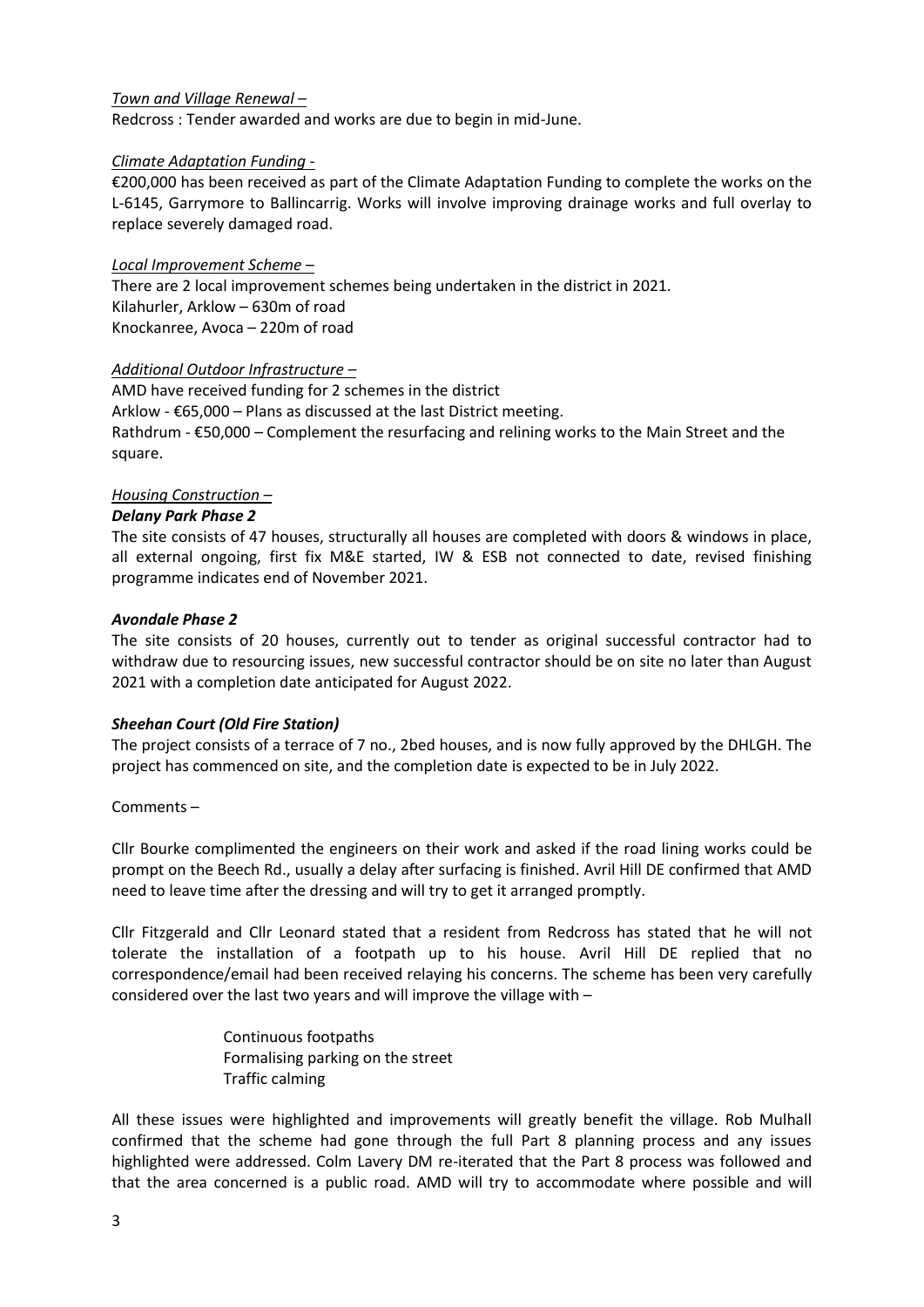discuss it with the members again. Cllr Leonard asked that AMD communicate with the resident. Avrill Hill DE confirmed AMD would and re-iterated that parking will not be taken away but formalised. AMD will let the community know about the proposed works. The road will be planed down before overlay works so as not to raise the level of the road centre and the footpaths and refurbishment of the cobbles will be done first.

Cllr Annesley said it is great to see funding coming into the area and well done to all involved - Advised that we should be wary about being penny wise and pound foolish.

Cllr Kennedy asked if the pedestrian crossing in Redcross was still in the plan – Rob Mulhall EE confirmed that it is and will be a give-way system with build outs and raised ramp – will not have button signals for crossing.

Cllr Annesley commented that serious shortages and price increase on building supplies could affect the proposed timeframe given for the housing construction projects. Building supply firms are only supplying small local operations at the moment. Cllr Murphy agreed and stated that costs are spiralling - it will be a worrying phase.

## **Item 6 : To discuss the Cathaoirleach's Special Recognition Award**

It was agreed to discuss the 2020 and 2021 awards in committee.

## **Item 7 : To discuss littering and public toilet facilities for our Arklow beaches.**

Cllr Leonard stated that a lot of correspondence has been received in relation to lack of facilities and littering at local beaches – Arklow could lead the way here and promote encouraging children to make people aware. Residents in Clogga complained that the carpark was full and people resorted to urinating all over the place. Portaloo's could be a solution. Cllr Murphy said it is an issue around the county. Cllr Leonard said that a proposal for putting temporary facilities at the Harbour for elderly and less mobile people was considered by WCC.

Colm Lavery DM said that funding will become available and asked the members to come back to the District Administrator if they have any concerns about any particular areas – not just beaches, all public areas. Funding will also be available for bins and the onus is on the MD to apply. Firstly, provide the list of areas and WCC can apply as a whole – will check the date for applications and stated that this was a priority – information to come from the members within the next few days.

Cllr Kennedy asked if funding was available for bins – Avril Hill replied that an application was with Jim Callery and no reply had been received yet. Colm Lavery DM said there is a more recent scheme and he would check and get back to the members.

Cllr Bourke raised the issue of traffic management along the coast road – Magheramore was particularly bad over the weekend. Can something be done with the landowners along the busy routes – pressure needs to be relieved to avert incidents. Colm Lavery DM replied that AGS are acting – no holes barred approach – will consider all options to relieve congestion. Cllr Murphy suggested that Cllr Bourke follow up on this with the DM. Cllr Bourke suggested restricting the flow of traffic from Jack White's Cross and the Beehive junction. Colm Lavery DM confirmed that WCC was liaising with AGS and the OPW at busy times and options are discussed continually. It is a national issue and if the members have any proposals to please pass them on. Cllr Fitzgerald asked AMD to consider approaching a landowner in Clogga who may have fields available for use. Colm Lavery DM stated that the safety of pedestrians is foremost in any proposals.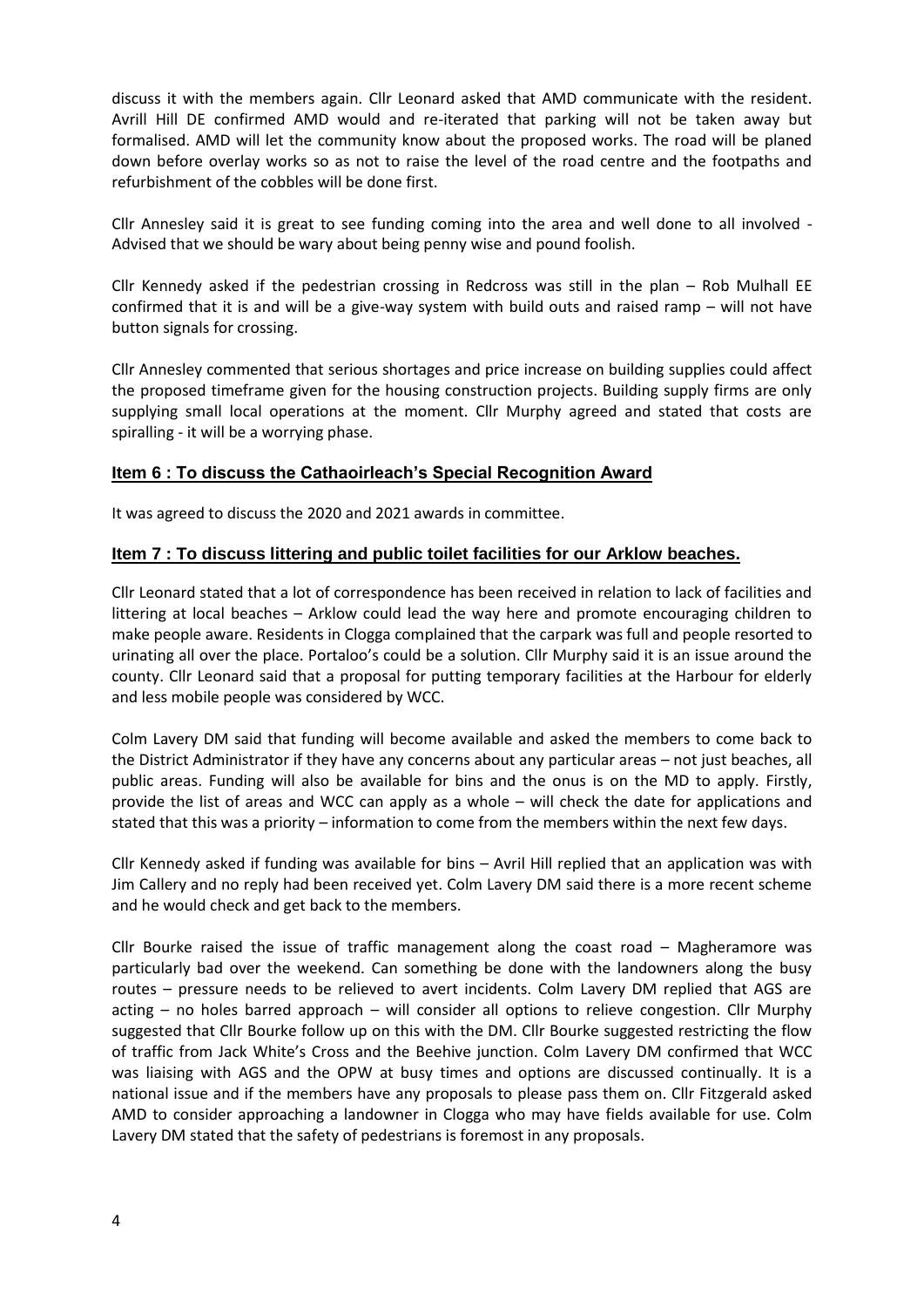Cllr Annesley paid tribute to the Tidy Towns group and Coastcare for collecting rubbish – part of the problem is there are no bins or not enough bins for members of the public to use. Could some of the 1.4bn funding for outdoor facilities be used for purchasing bins? The option of mobile toilets should also be considered – festivals in the past have been well equipped and there should not be an issue with using existing supply. What are the opening hours for the public toilets currently? Colm Lavery DM confirmed that toilets were closed from 4pm every evening – staff finishing time. Cllr Annesley stated it was embarrassing that visitors cannot access toilets after 4pm – could they be opened from 7am to 7pm and opened on a Sunday. Colm Lavery DM confirmed that GMD are trialling mobile units at the moment and that there is a national demand on units at the moment.

Cllr Leonard suggested establishing a local link bus route from Magheramore to Brittas Bay. Colm Lavery DM stated that it is the responsibility of car owners to park responsibly – take on board the suggestion of a shuttle bus but people will still do what is easiest for them with some taking the fine and staying there. AGS will start towing vehicles.

Cllr Fitzgerald noted the disgraceful behaviour of some filling privately secured skip with household rubbish at the old railway station.

# **Item 8 : To receive an update on the Town Re-opening Committee**

The Arklow Town Re-Opening Committee met on the 27th May 2021. Plans are gathering pace to implement the following actions in Arklow:-

Public spaces will be enhanced with the provision of new planters and benches that have been purchased for the Main Street. Additional bins have also been purchased.

A new shop local poster has been designed for the approach roads into the town to encourage people to shop local and support their town. It also promotes Free Weekend Parking that is available in Arklow every Saturday and Sunday.

Stickers with the Arklow Shop Local Logo have been distributed to the businesses to place in their shop windows.

The Flower Basket Scheme continues for 2021. Arklow MD staff are assisting the Arklow Town Team in erecting Flower Baskets that will bring colour and vibrancy to our town centre. Sponsorship letters for the Flower Basket Scheme were sent out to all local businesses that were able to continue operating during the COVID Level 5 restrictions. Their generous donations will fund the scheme this year.

A new Visit Arklow website is to be launched to promote Arklow Town and its environs. The website promotes places to eat, stay, visit, and do. Arklow Municipal District has engaged the services of a marketing consultant to put a social media and content management plan in place and is aimed at maximising the potential reach of the new Visitarklow.ie website. Bunting with the new Visit Arklow brand has also been purchased to erect around the town.

Keep an eye out for a new Treasure Trail coming to Arklow soon. The Trail will be an enjoyable way to explore your local area.

Arklow Town Team, Arklow Chamber of Commerce and Wicklow County Council are fully committed to supporting the local business community in getting back up and running.

Cllr Murphy commented that the flowers were a bonus and expressed thanks to A. Ryder for her work on the website development.

Cllr Leonard congratulated the team working on the website project. She asked that AMD be proactive rather than reactive and put a plan in place to minimise the impact on businesses once the upcoming construction projects start along Main St. The Paradeground project should be prioritised and needs to start. Avril Hill DE replied that she had spoken to the Engineer heading the project and the current date from the contractors for a start is September 2021. Colm Lavery DM added that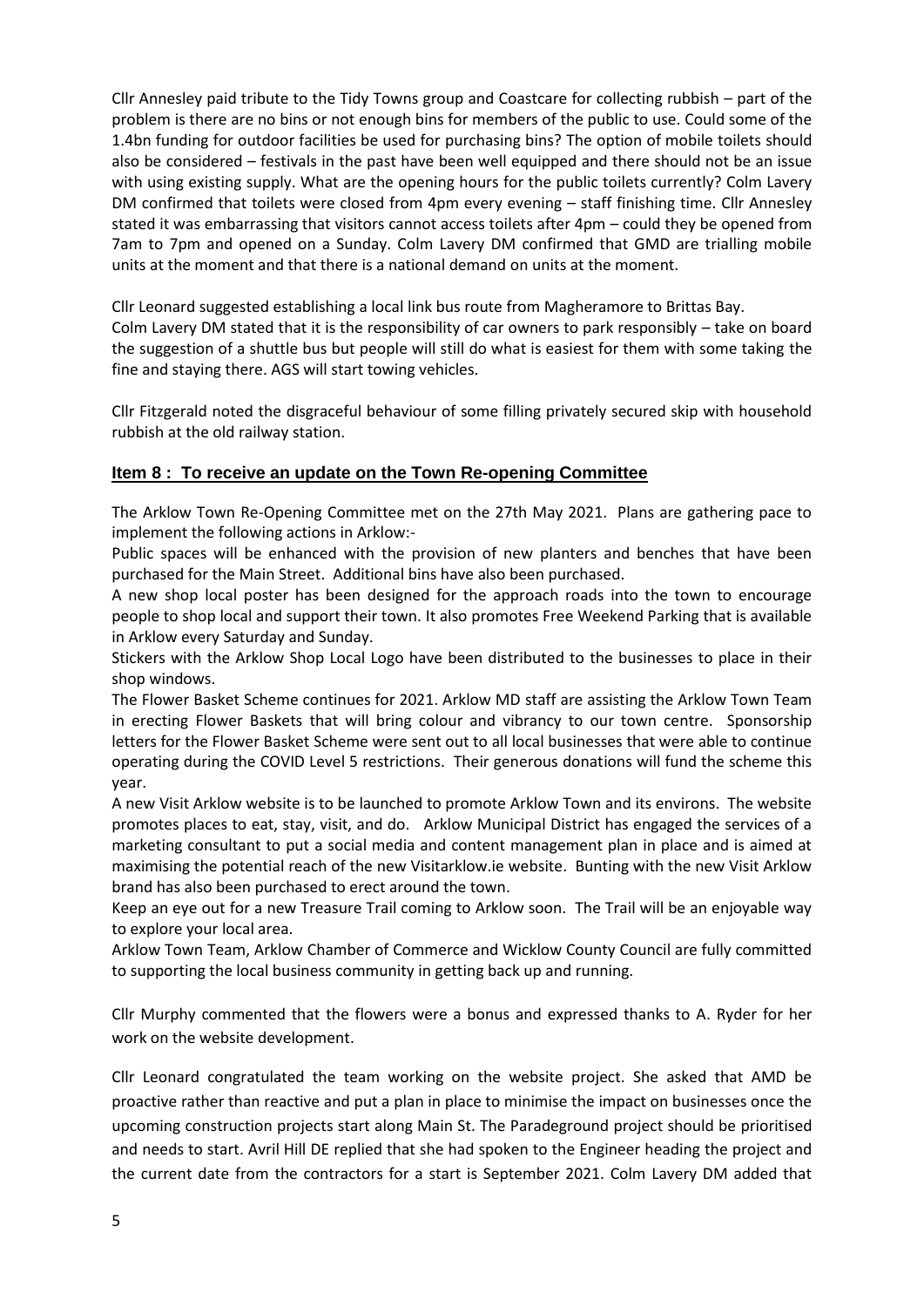Covid 19 restrictions are delaying the start and WCC need to keep the chosen contractor. He also confirmed that St. Mary's Park has been included in the URDF scheme and the team are working on securing extra funding. Cllr Leonard suggested staggering school start and finish times – liaise with schools on this. Shop opening times could also be included with the possibility of shops staying open later. Cllr Murphy asked for this issue to be raised at the next meeting – volume of traffic on Ferrybank should also be examined – bumper to bumper in the afternoons.

# **Item 9 : Correspondence**

AMD received a twinning request from a town in Italy – Cllr Bourke said it should be researched. Cllr Kennedy asked that the request be circulated. Need to establish common links with the town – heritage and environmental links. Cllr Murphy asked that more information be provided for the July meeting.

# **Item 10 : A.O.B.**

Cllr Fitzgerald asked that double yellow lines are laid around the entrance to The Pines estate – this has been effective in a nearby estate – people parking to use the coastal walk. Avril Hill DE said this would be assessed if the budget is available.

The reconstruction of the archway into The Pines estate was discussed – the bricks have been purchased and a price obtained for the construction works. Cllr Bourke proposed that AMD assist with the cost to the residents if discretionary funding is available. Rob Mulhall EE replied that it is too early to say if funding would be available and the works are more complicated and that a steel core is needed. This can be reviewed towards the end of the year. Members requested a review in September and asked for a report.

Cllr Bourke requested that the overgrowth in graveyards be trimmed back – as much as possible. Avril Hill DE replied that this would be looked at within the maintenance plan.

The members discussed a proposed inert landfill development on the Ballinclare Quarry site and Cllr Bourke requested a meeting with members and WMD members to agree on a position in relation to the development. Cllr Murphy agreed and suggested a meeting before the plenary session. The members were irate that the application is only coming to light now, 18 months later. Colm Lavery DM confirmed that the application was made to ABP and that WCC submissions may not even be considered – anything agreed at the plenary session can be put forward as a submission and will be given the exact same consideration. This could be considered a strategic development. It will not be a waste of time making a submission and best use should be made of the time available on Monday.

The members further discussed the impact of the development to the area and agreed that a balanced opinion needs to be achieved.

Cllr Fitzgerald asked if any progress has been made on installing a columbarium wall in St Gabriel's graveyard – Arklow were second on the list initially and issues with the wall in Bray have been sorted. People are currently burying ashes in family plots. When will there be funding available for this. Cllr Murphy asked that this be raised again at the July meeting. Colm Lavery DM said he would check this with the SEO and get back to the members.